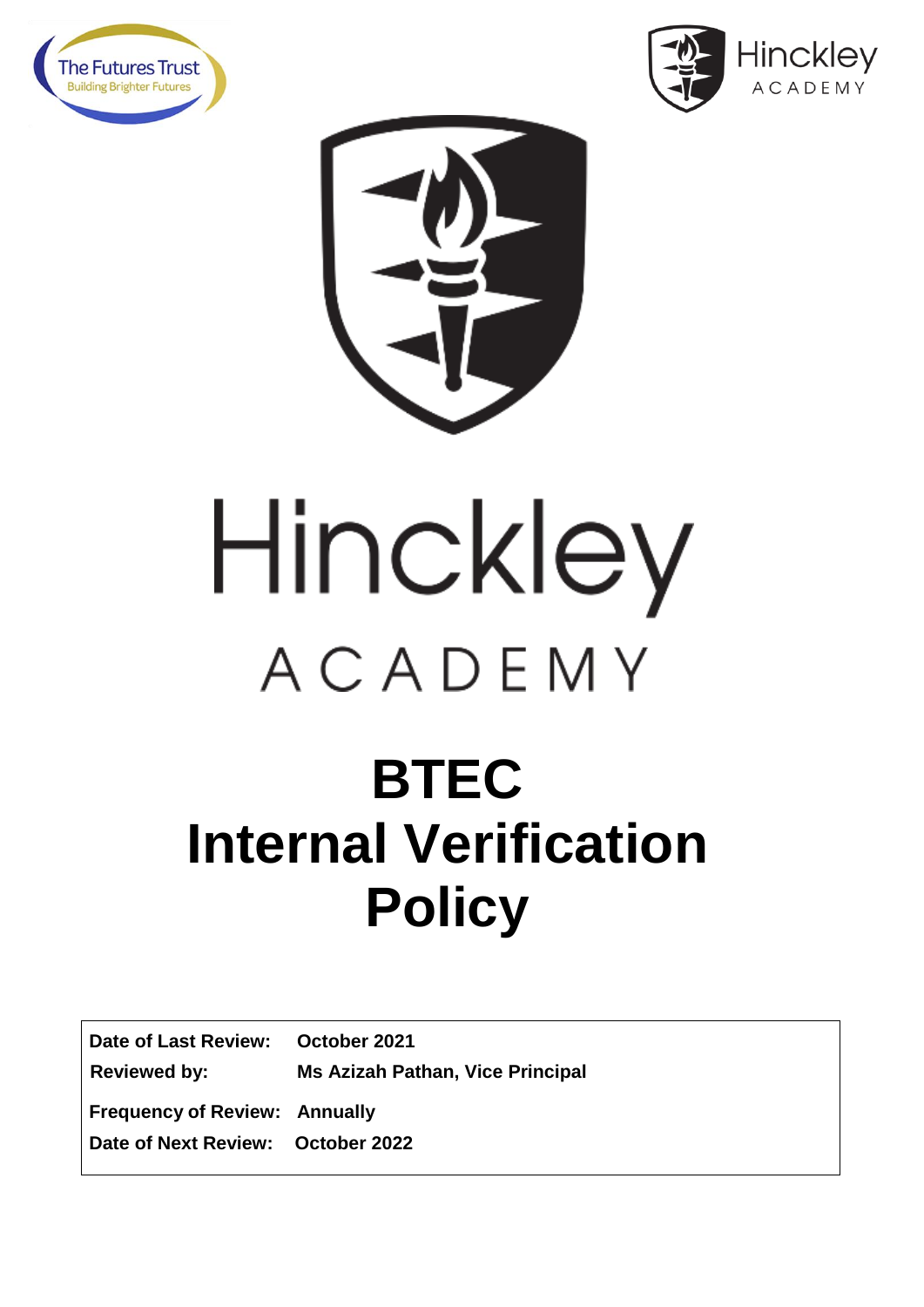



Internal Verification is defined as "a mandatory system to confirm the Quality Assurance of all aspects of courses including planning, preparation, delivery, assessment, documentation and certification." It is a cyclical review of all processes from course development to certification, which is meant to ensure consistency and standardisation in delivery and assessment throughout the school in order to promote a continuous improvement approach to quality. This is important as the rigor of our processes is closely scrutinised by the Awarding Bodies to approve our suitability to deliver and certificate programmes. The purpose of internal verification is to enhance and maintain the quality and reliability of the assessment process and to ensure that the requirements of the Awarding Bodies are met in terms of preparation, delivery, assignments, documentation and certification. The internal verification procedures reflect this purpose as well as fulfils Awarding Bodies requirements.

#### Why do we do Internal Verification?

Internal verification is an essential part of programme delivery and assessment. It ensures that internally assessed units:

- Have appropriate assessment opportunities
- Are assessed accurately to national standards. Internal verification is a process undertaken to check that:
- Assessment and grading is consistent across the programme
- Assessment assignment briefs are fit for purpose i.e. they enable the student to produce evidence which meets the targeted assessment criteria
- Assessment decisions accurately judge student evidence against the assessment criteria and feedback given meets the required standards.
- It is intended to be a supportive process and should encourage assignment writers, assessors and Internal Verifiers to develop good practice.

#### Aim

1. To ensure there is an accredited Lead Internal Verifier in each principal subject area (BTEC Entry Level - Level 3)

2. To ensure that Internal Verification is valid, reliable and covers all Assessors and programme activity.

3. To ensure that the Internal Verification procedure is open, fair and free from bias 4. To ensure that there is accurate and detailed recording of Internal Verification decisions.

In order to do this, HAJC will ensure:

- Where required by the qualification, appoint a Lead Internal Verifier is appropriately for each subiect area, is registered with Pearson and has undergone the necessary standardisation processes • Each Lead Internal Verifier oversees effective Internal Verification systems in their subject area
- Staff are briefed and trained in the requirements for current Internal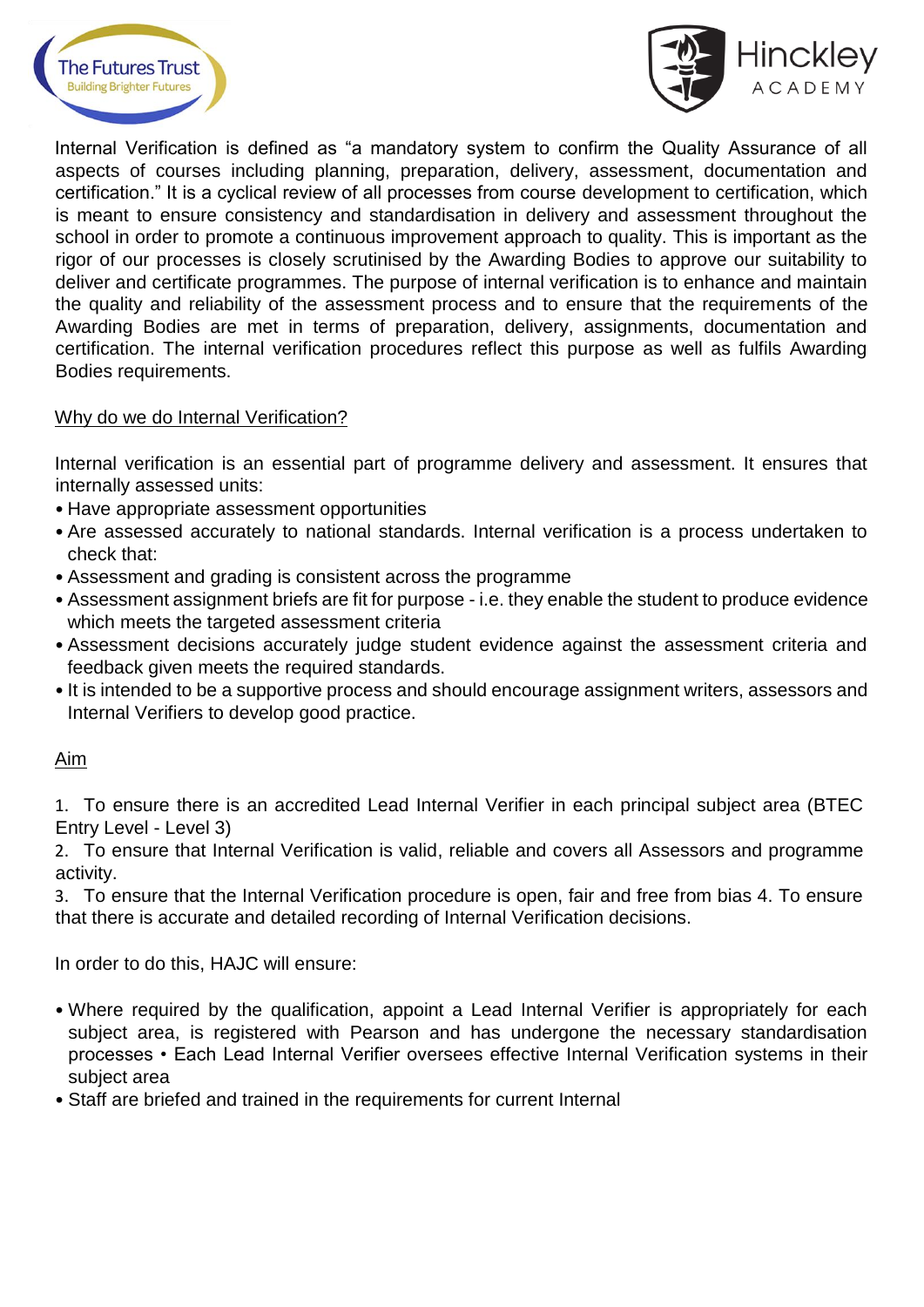



#### Verification procedures

- Effective Internal Verification roles are defined, maintained and supported Internal Verification is promoted as a developmental process between staff
- Standardised Internal Verification documentation is provided and used
- All centre assessment instruments are verified as fit for purpose
- An annual Internal Verification schedule, linked to assessment plans, is in place
- An appropriately structured sample of assessment from all programmes, units, sites and Assessors is

Internally Verified, to ensure centre programmes conform to national standards

- Secure records of all Internal Verification activity are maintained
- The outcome of Internal Verification is used to enhance future assessment practice.

#### **Roles and Responsibilities**

#### **Head of Centre and Senior Managers**

The head of centre is formally responsible for the management and delivery of BTECs at your school, college or training provider. Their main responsibility is to ensure that your centre acts in accordance with our conditions of approval, regulations and any other terms and conditions or policies.

Other senior leaders will often work with the Quality Nominee to ensure that all quality assurance processes are conducted efficiently. They may be required to support putting actions in place in response to reports on quality assurance.

#### **Quality Nominee**

The Quality Nominee is our point of contact at your centre for quality assurance. They are responsible for ensuring effective management of your BTEC programmes and actively promoting good practice within your centre.

As they are involved in monitoring and supporting the programme teams, the Quality Nominee usually has responsibility for the BTEC curriculum at your centre.

The Quality Nominee contact details must be kept up-to-date on Edexcel Online.

#### Quality Management Review responsibilities

The Quality Nominee will be the main point of contact for the Centre Quality Reviewer. They will agree the agenda of the visit, negotiating when this will take place and which practitioners need to be involved, and complete the Centre Engagement Document.

Following the visit they will manage the resolution of any Essential Actions and Recommendations.

#### **Standards Verification Responsibilities**

The Quality Nominee will be the initial point of contact for the Standards Verifier and will work with other centre staff to ensure that Standards Verification can take place.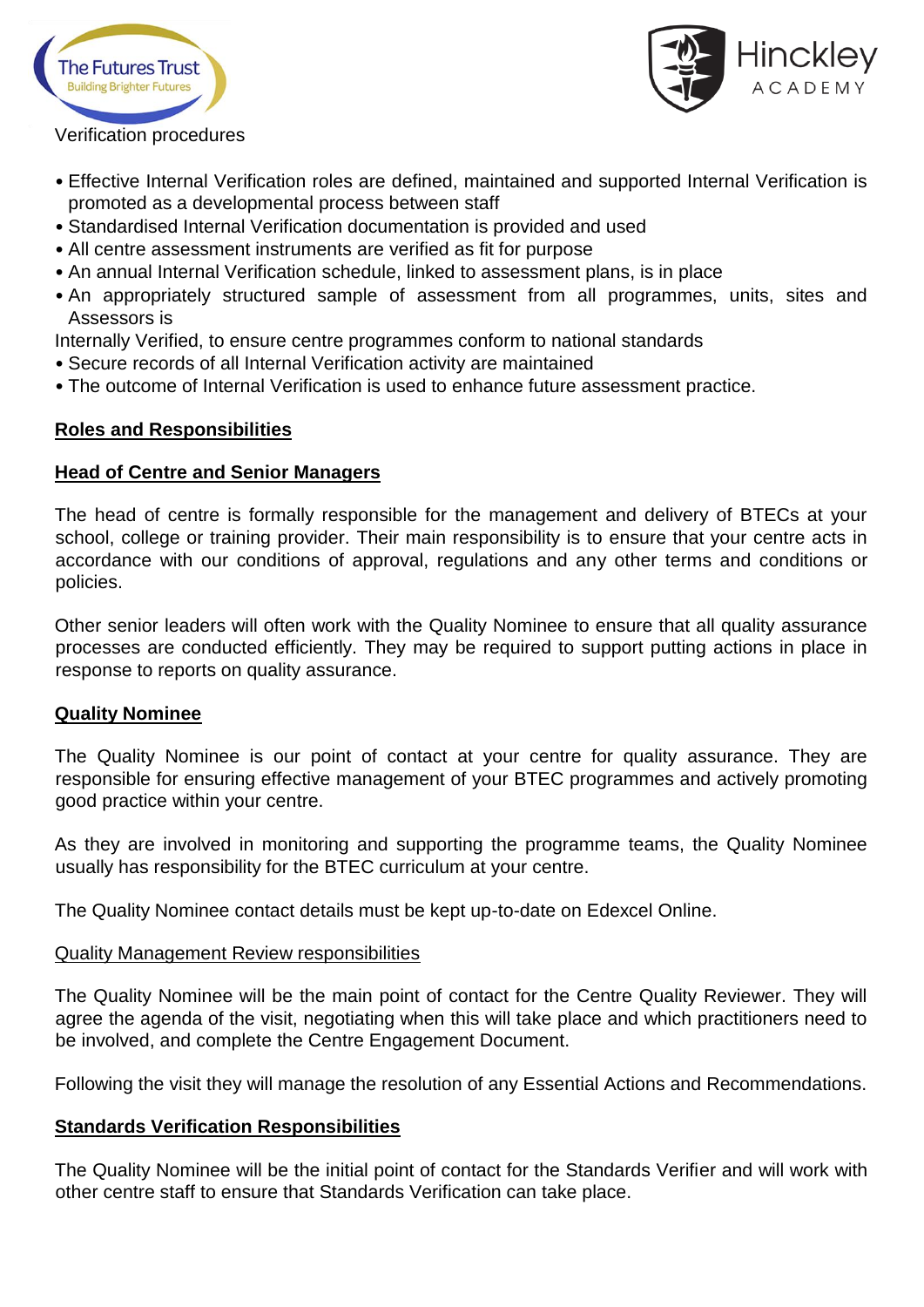



The exams officer is our point of contact for administration at your centre. They're responsible for ensuring learners are registered on time and correctly. Exams officers usually control who has access to what on our online administration system, Edexcel Online.

#### **Lead Internal Verifier**

The Lead Internal Verifier (Lead IV) acts as a single point of accountability for the quality assurance across a Principal Subject Area. This means that they're responsible for managing the assessment of units and qualifications as well as signing off assessment and internal verification decisions. For BTEC programmes at Entry to Level 3, Lead IVs need to register through the online standardisation system, OSCA, each year. For QCF programmes only, OSCA provides Lead IVs the opportunity to gain accreditation,

#### Quality Management Review Responsibilities

At the request of the Quality Nominee, Lead Internal Verifiers may be required to attend the Quality Management Review practitioners' meeting to provide:

- verbal evidence of how centre systems and procedures are understood and implemented at programme level
- evidence of programme management of BTECs in their subject area (e.g. programme files, live quality assurance documentation).

#### Standards Verification Responsibilities

The Lead IV ensures that all assessment and verification records are available for scrutiny by Pearson with learner work, which they'll need to confirm is authentic and valid. They are also responsible for authorising resubmissions fairly and consistently.

#### **Internal Verifiers**

Internal Verifiers are responsible for ensuring that assessment decisions are consistent across the programme by checking that assignments are fit for purpose, standardising assessors and sampling assessment decisions.

Anyone involved in the delivery and assessment of the programme can be an Internal Verifier, but you can't internally verify your own assessment.

#### Quality Management Review Responsibilities

At the request of the Quality Nominee, Internal Verifiers may be required to attend the Quality Management Review practitioners' meeting to provide:

• verbal evidence of how centre systems and procedures are understood and implemented at programme level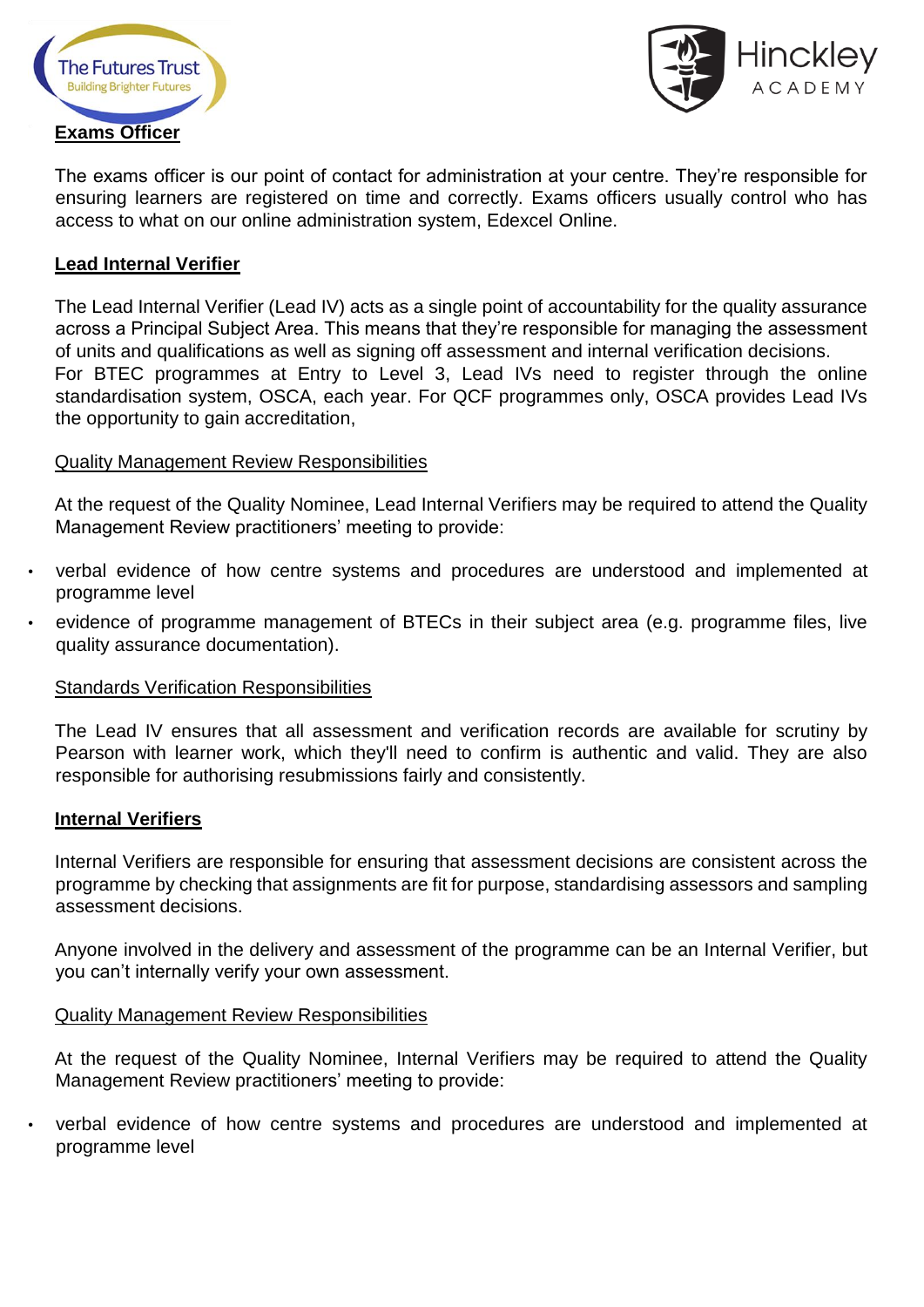



• evidence of programme management of BTECs in their subject area (e.g. programme files, live quality assurance documentation).

#### Standards Verification responsibilities

Internal Verifiers need to ensure that all assessment plans, assignments and assessment decisions have been internally verified and that assessors take appropriate action based on their feedback.

#### **Assessors**

Assessors are responsible for teaching and assessing learners against the learning aims and assessment criteria of the course specification.

#### Quality Management Review Responsibilities

At the request of the Quality Nominee, Assessors may be required to attend the Quality Management Review practitioners' meeting to provide:

- verbal evidence of how centre systems and procedures are understood and implemented at programme level
- evidence of programme management of BTECs in their subject area (e.g. programme files, live quality assurance documentation).

#### Three Stages of Internal Verification

STAGE 1 – Internal verification of assignment briefs

Planning Assignment briefs are internally verified before being issued to students. If any issues are identified by the Internal Verifier, they should be addressed by the Assessor prior to issue. This ensures the brief is fit for purpose and that:

- The tasks and evidence will allow the student to address the targeted criteria
- It is written in clear and accessible language
- The student's role and tasks are vocationally relevant and appropriate to the level of the qualification
- Equal opportunities are incorporated
- Has accurate unit details
- Has accurate programme details
- Has clear deadlines for assessment
- Shows all relevant assessment criteria for the unit(s) covered in the assignment
- Indicates relevant assessment criteria targeted against each task
- Clearly states what evidence the student needs to provide
- Is likely to generate evidence which is appropriate and sufficient
- Has a time period of appropriate duration
- Uses suitable vocational language
- Has a clear presentation format

Giving feedback to the Assessor the outcome of internal verification is recorded on the form and this is an audit trail and should be signed and dated by the Assessor and Internal Verifier. The feedback section on the form should be used to provide advice and guidance. A rigorous Internal Verifier gives pointers on both what can be done to improve the assessment process and areas of good practice. If action is identified by the Internal Verifier, the Assessor should complete this and return it to the Internal Verifier for sign off. Once the assignment is verified as fit for purpose, it may be issued to the students.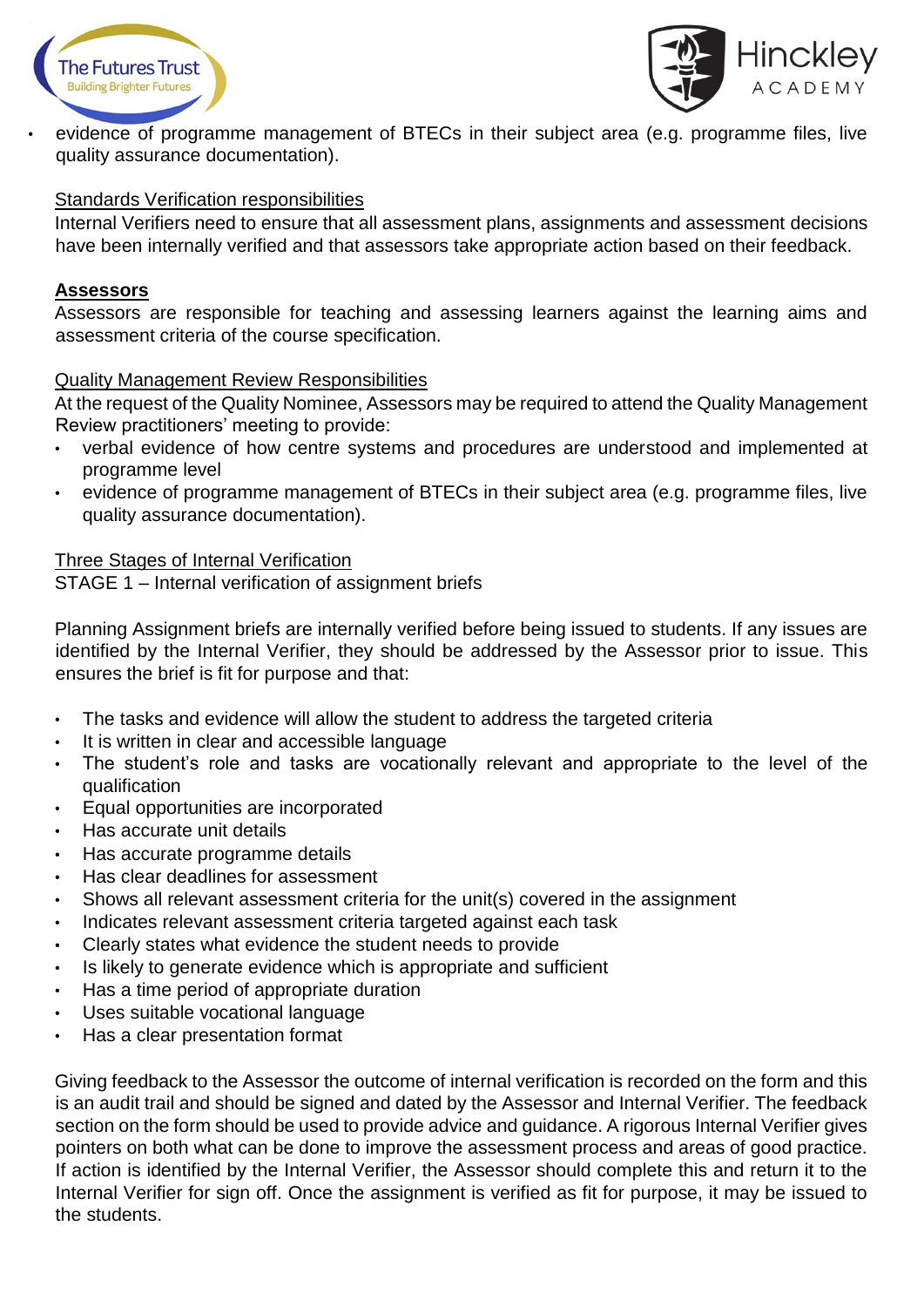



STAGE 2 - Internal verification of assessment decisions

At the start of the academic year, on the tracking document the IV plan and sample is identified. Assessment decisions are internally verified after submission in line with the assessment calendar for each subject. This improves the quality of assessment and avoids disadvantaging the students. If any inaccuracies are identified by the Internal Verifier, these can be corrected by the Assessor. If any issues are identified by the Internal Verifier, these are checked and fixed across the whole cohort, not just those students who have been sampled. A selection of students will be identified across the cohort and identified on the tracking system. There is no prescribed sample size but a well-constructed sample should consider the following and use a risk-based approach:

- the full range of assessment decisions made: pass, merit, distinction criteria, and not yet achieved, should all be included in the sample if possible
- the experience of the Assessor: new or inexperienced Assessors should have more work internally verified than an experienced Assessor
- new BTEC programmes: when a unit/component or programme is first introduced, the sample should be increased
- the size of the group of learners
- known issues with internal verification or standards verification identified previously

Planning- When we plan the academic year, internal verification of assessment decisions are also planned. An internal verification schedule is drawn up, covering every unit, assignment and Assessor, with proposed dates. Timing For internal verification of assessment decisions to take place, formal assessment of student work must have occurred. Assessment is a final assessment decision on assignment tasks in relation to the assessment criteria of each unit. It is the definitive assessment and recording of the student's achievement. Therefore, this is the point when formal internal verification of assessment decisions takes place.

Giving feedback to the Assessor-The outcome of internal verification is recorded on the form. This is an audit trail and should be signed and dated by the Assessor and Internal Verifier. The Internal Verifier should give advice on what can be done to improve the assessment process. If action is identified by the Internal Verifier, the Assessor must complete this and return it to the Internal Verifier for sign off when the Internal Verifier is satisfied that the work has been assessed accurately.

STAGE 3 - The internal verification sample – The aim of the internal sample is:

- To ensure consistent and reliable assessment and Internal Verification decisions.
- To investigate all cases of alleged plagiarism based on degree of similarity in order to make recommendations.
- To monitor the quality of marking and highlight problems regarding feedback through internal verification.

During the course of the programme, sampling covers the following as a minimum:

- Every Assessor
- Every unit
- Work from every assignment